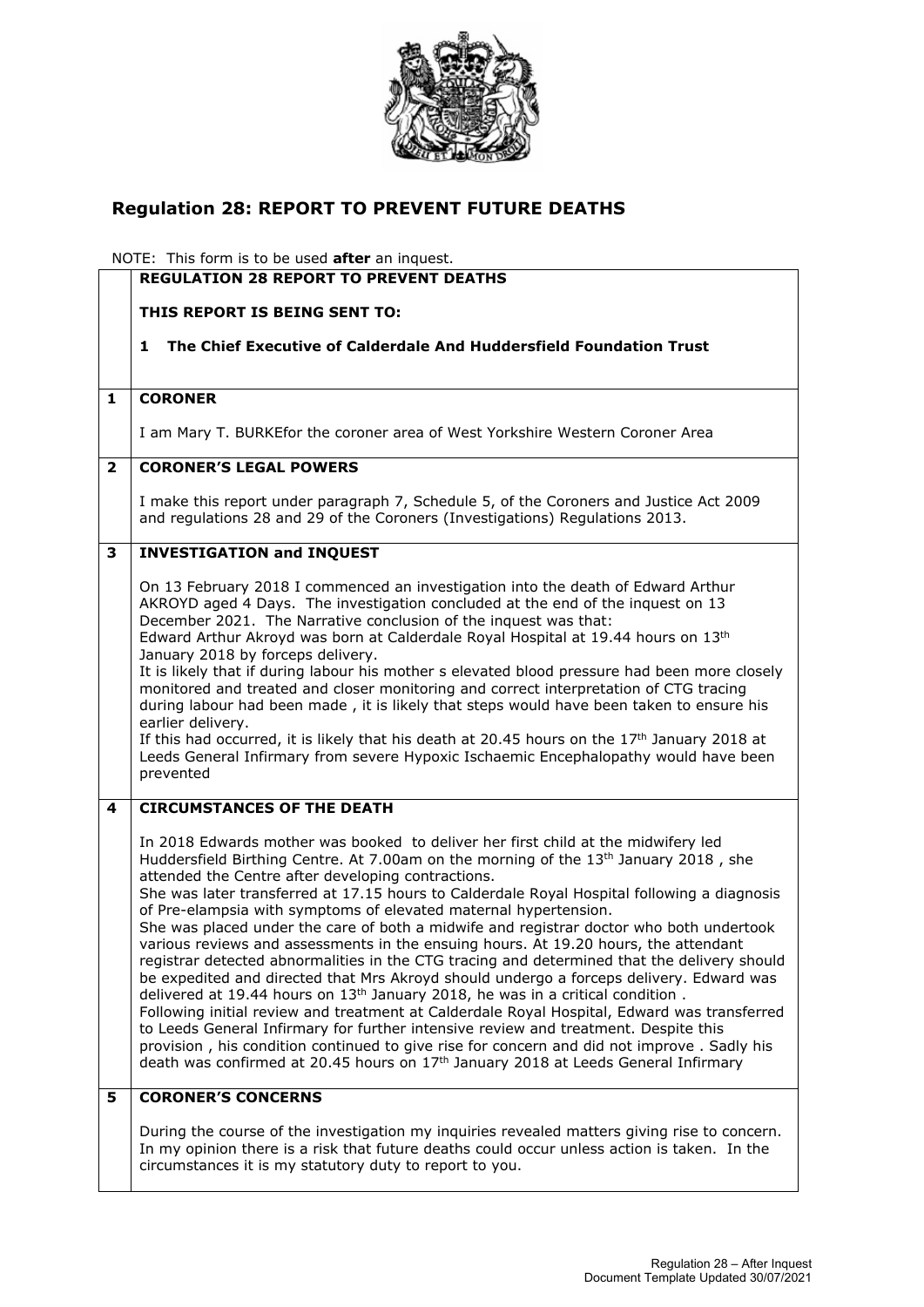

|                         | The MATTERS OF CONCERN are as follows:                                                                                                                                                           |
|-------------------------|--------------------------------------------------------------------------------------------------------------------------------------------------------------------------------------------------|
|                         | (brief summary of matters of concern)                                                                                                                                                            |
|                         | please see attached sheet                                                                                                                                                                        |
| 6                       | <b>ACTION SHOULD BE TAKEN</b>                                                                                                                                                                    |
|                         | In my opinion action should be taken to prevent future deaths and I believe you (and/or<br>your organisation) have the power to take such action.                                                |
| $\overline{\mathbf{z}}$ | <b>YOUR RESPONSE</b>                                                                                                                                                                             |
|                         | You are under a duty to respond to this report within 56 days of the date of this report,<br>namely by April 28, 2022. I, the coroner, may extend the period.                                    |
|                         | Your response must contain details of action taken or proposed to be taken, setting out the<br>timetable for action. Otherwise you must explain why no action is proposed.                       |
| 8                       | <b>COPIES and PUBLICATION</b>                                                                                                                                                                    |
|                         | I have sent a copy of my report to the Chief Coroner and to the following Interested<br>Persons                                                                                                  |
|                         | and Minton morrill solicitors»                                                                                                                                                                   |
|                         | I have also sent it to                                                                                                                                                                           |
|                         |                                                                                                                                                                                                  |
|                         | who may find it useful or of interest.                                                                                                                                                           |
|                         | I am also under a duty to send a copy of your response to the Chief Coroner and all<br>interested persons who in my opinion should receive it.                                                   |
|                         | I may also send a copy of your response to any person who I believe may find it useful or<br>of interest.                                                                                        |
|                         | The Chief Coroner may publish either or both in a complete or redacted or summary form.<br>He may send a copy of this report to any person who he believes may find it useful or of<br>interest. |
|                         | You may make representations to me, the coroner, at the time of your response about the<br>release or the publication of your response by the Chief Coroner.                                     |
| 9                       | Dated: 04/03/2022                                                                                                                                                                                |
|                         | May T. Bru                                                                                                                                                                                       |
|                         | <b>Mary T. BURKE</b><br><b>HM Assistant Coroner for</b><br>West Yorkshire Western Coroner Area                                                                                                   |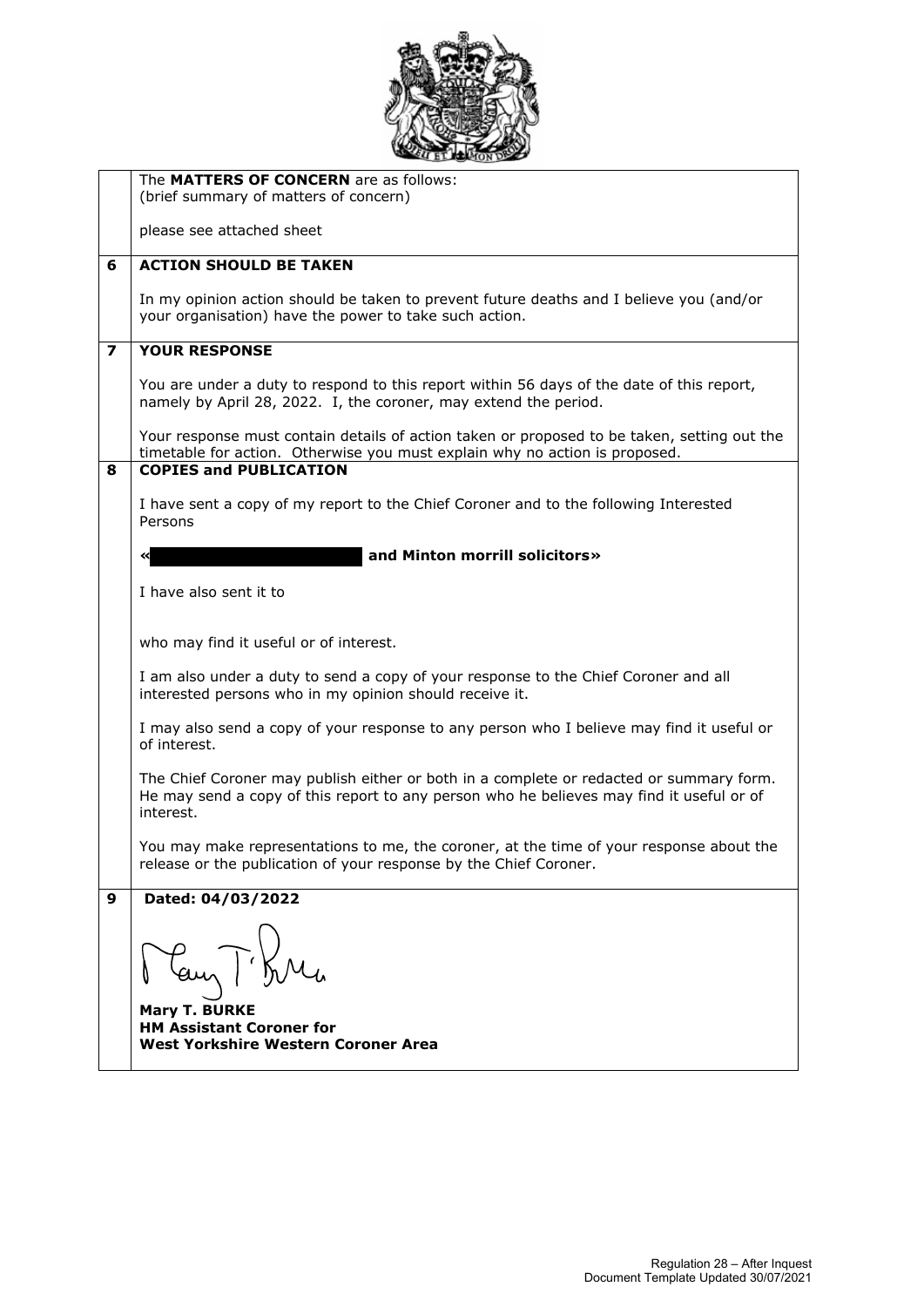- 1. Whilst Mrs Akroyd was being cared for at Huddersfield Birthing Centre, her blood pressure was not checked and fresh eyes review was not undertaken at the appropriate time in accordance with the trust guidance. I am concerned that if this were to reoccur there is a real risk of missed opportunities to identify significant changes which could impact upon both the mother and unborn baby's wellbeing.
- 2. At the time of transfer of care between midwives, following arrival at Calderdale Royal hospital, the attendant midwife did not enter a complete handover record in Mrs Akroyds notes, as she understood that it was the duty of the receiving midwife to make a record within the notes. At the inquest, the same midwife who continues to practise, gave evidence that she remained of the view that that was trust policy. The lack of entry in the notes led to confusion and a lack of clarity of previously prescribed medication I heard evidence at the inquest, that the practise undertaken by the midwife was not trust policy at the time nor subsequently and it is the role of the midwife handing over care to complete a medical record within the patients notes . I am concerned that if complete and effective medical notes and records are not made, this may impact on decision making and treatment and in turn to the wellbeing of expectant mothers and their unborn child.
- 3. After a diagnosis of pre-eclampsia was made at Huddersfield birthing centre and Prior to transfer, various samples were obtained and sent for laboratory analysis, some of the results were received at Huddersfield Birthing Centre and phoned through to the labour ward at Calderdale Royal Hospital. From the evidence presented, the results were not passed to Mrs Akroyds attendant midwife or treating registrar. The subsequent internal review did not appear to investigate and determine the reason why this did not occur.

I am concerned that if this were to reoccur, important information may not be provided which could pose a risk to the wellbeing of an expectant mother and or their unborn child

- 4. In evidence, Mrs Akroyd attendant midwife at Calderdale Royal Hospital did not appear to acknowledge that there was a need for her to continue to undertake regular monitoring of Mrs Akroyds Blood pressure in light of earlier readings and to escalate to either a doctor or labour ward co-ordinator, I am concerned that if similar circumstances were to re-occur, this poses a risk to the wellbeing of expectant mother and her unborn child. The same midwife also in evidence appeared to state that there was no need to review Mrs Akroyds earlier records as a verbal handover had been made, once again I am concerned that if this were to reoccur, it may pose a risk to the wellbeing to expectant mother and child.
- 5. The registrar who was seized of Mrs Akroyds care following transfer to Calderdale Royal hospital, in evidence stated that both at the time and also from the position of hindsight, considered Mrs Akroyds blood pressure both prior to and post transfer was only marginally elevated and he based his treatment plan on this view. I heard evidence from various consultants, that Mrs Akroyds blood pressure was significantly elevated, which required urgent treatment and careful review. I am concerned that if similar circumstances were to reoccur, and the same clinician were to hold similar views this may pose a risk to the wellbeing of the expectant mother and unborn child.
- 6. The same registrar in evidence stated that he was not aware of the recommended treatment for elevated blood pressure at this stage of labour and that he had recognised that Mrs Akroyd had pre-eclampsia and that he understood that the appropriate treatment of pre-eclampsia was the delivery of the baby. I am concerned that if the same facts were to reoccur, and the same registrar were to adopt the same treatment plan within similar time scales, it may present a risk to the wellbeing of the expectant mother and her unborn child.
- 7. The same registrar in evidence stated that it was his view at the time and also from the position of hindsight, that the ctg trace showed no significant cause for concern until shortly before he made the decision that Mrs Akroyd Should undergo a forceps delivery. I heard evidence from a number of consultants that the ctg trace from shortly after its commencement was showing non reassuring signs which should together with other facts